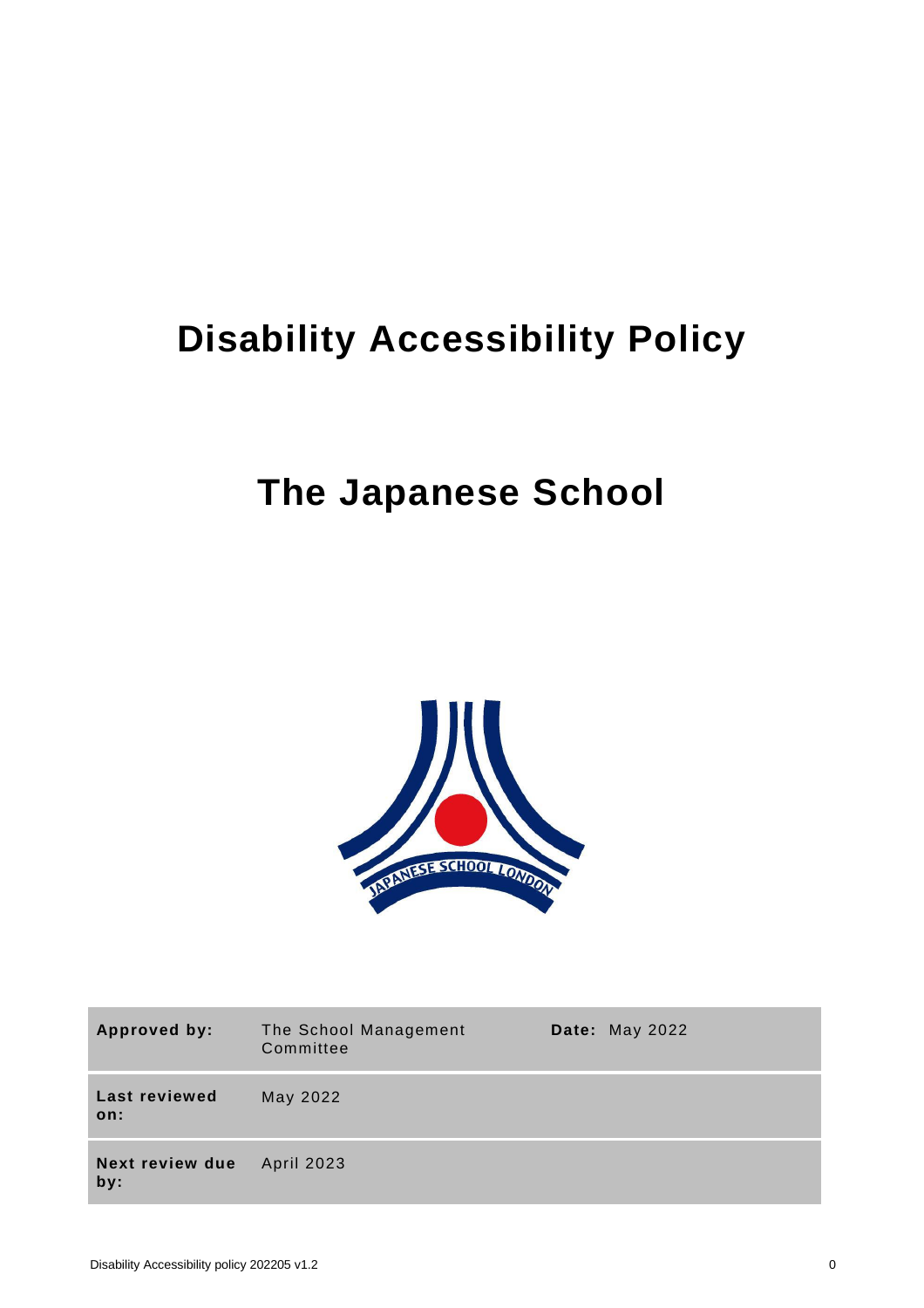| Version<br>Number | <b>Modified By</b> | <b>Modifications Made</b> | Date<br><b>Modified</b> | <b>Status</b> |
|-------------------|--------------------|---------------------------|-------------------------|---------------|
| 1.1               | KN                 | Update format             | 01/04/2021              | Final         |
| 1.2               | KO                 | Review and update         | 09/05/2022              | Final         |
|                   |                    |                           |                         |               |
|                   |                    |                           |                         |               |
|                   |                    |                           |                         |               |
|                   |                    |                           |                         |               |